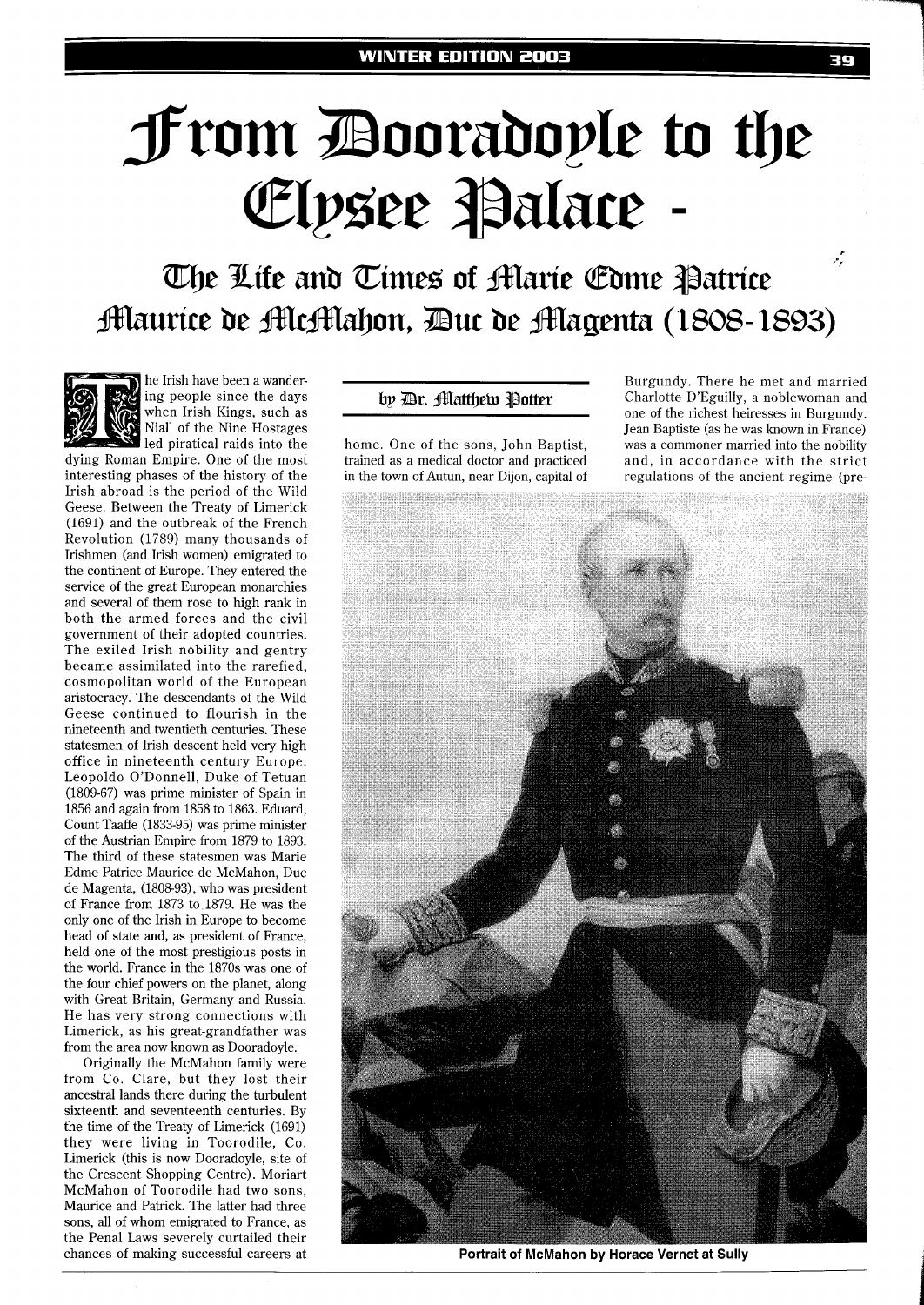THE OLD LIMERICK JOURNAL



revolutionary France), he had to prove his aristocratic ancestry when applying to be accepted into the ranks of the French Noblesse. Having furnished the authorities with the necessary proofs, Jean Baptiste was registered as an aristocrat, and King Louis XV created him Marquis D'Equilly, Marquis Vianges, and other titles. The new Marquis had two sons, the second of whom was Maurice Francoise, Count of Charnay and Lord of Eguilly and Sully. He served in the French Army, but as a life-long Royalist, he lived in exile from 1792 to 1803. He was married and had a family of seventeen children, the sixteenth of whom was named Marie Edme Patrice Maurice. This boy, commonly known as Maurice, was to become Marshal McMahon, President of France.

It is ironic that the future President of the Republic should have been born into a staunchly royalist and aristocratic family. He was born at the Chateau de Sully, near Autun, on 13th July 1808. At the time of his birth, France and most of Europe was ruled by the great Napoleon I, Emperor of the French. McMahon's long life, which spanned most of the nineteenth century, saw a bewildering succession of regimes come and go in France. The empire of Napoleon was overthrown in 1814 and was followed by the Restoration Monarchy (1815-30), the Orleanist Monarchy (1830- 48), the Second Republic (1848-52), the Second Empire (1852-70), and the Third Republic (1870-1940). Like his father, Maurice McMahon chose a military **Chateau Sully, front entrance** 

career and following a period at the College of St. Louis Le Grand in Paris, he spent two years at the French Military Academy of Saint-Cyr (the French equivalent of West Point or Sandhurst). He graduated in 1827 and, entering the army, began a very long and distinguished military career. He served almost continuously in Algeria from 1830 to 1854. The French had invaded this North African country in 1830 and spent the next twenty years gradually conquering and settling it. In 1832, McMahon saw service with the French against the Dutch, during the campaign which helped establish Belgium as an independent kingdom. Thereafter, he fought in the endless Algerian wars of the 1830s and 1840s. He was a dashing and gallant officer, and distinguished himself at the Siege of Constantine in 1837. In 1843 he became commander of the famed Foreign Legion, and by 1852, had risen to the rank of Division-General.

In the meantime, France came under the rule of Louis Napoleon Bonaparte, who in 1852, proclaimed himself Napoleon 111, Emperor of the French. This monarch was a nephew of the great Napoleon, and ruled France until 1870 (his regime is known as the Second Empire). He was determined to restore France to the greatness that she had enjoyed under Napoleon I. He involved France in a series of wars throughout his reign. Under the third Napoleon, France regained her old position as the greatest power in Europe, but the Franco-Prussian War brought his career to a disastrous and inglorious end.

The first major war of the reign was the Crimean War (1854-56). France and Britain, aided by Turkey and Sardinia, fought against the Russian Empire. The main theatre of conflict was the Crimean Peninsula in southern Russia. The object of the Allied war effort was to capture Sebastopol, the great Russian military and naval base in the Crimea, and to that end, this peninsula was invaded in 1854 and Sebastopol was besieged. The whole Crimean campaign was conducted with extraordinary incompetence by the British forces, and only the even greater ineptitude of the Russians, plus the relative efficiency of the French war effort, brought eventual victory to the Allies. In September 1855, McMahon conducted the assault upon the Malakoff fortress, which was the key to Sebastopol. The fortress was captured, but McMahon was warned by his commander-in-chief that the Russians had mined it. According to legend, McMahon refused to withdraw, proudly stating: "Here I am, and here I stay." Following the end of the Crimean War, McMahon declined the highest command in France and volunteered to return to Algeria. Following a distinguished campaign there, he returned to France and became a member of the Senate.

In 1859, Napoleon I11 declared war on Austria and invaded Italy. At that time Italy was divided into a number of independent states. While Lombardy and Venetia were ruled directly by Austria, the other Italian states, except Sardinia, were under the general tutelage of Austria. A movement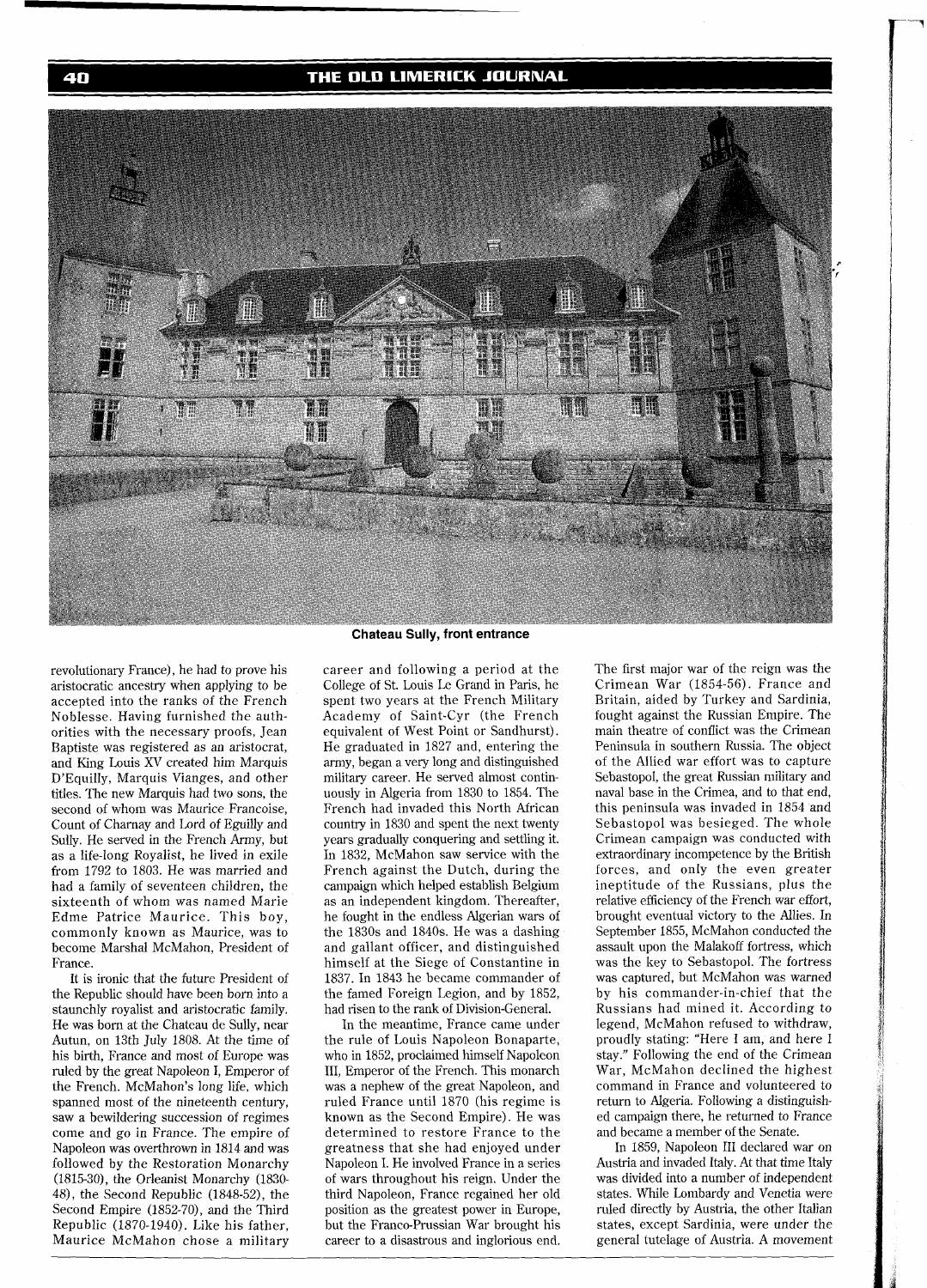had developed in Italy (later called the Risorgimento), which worked to unite all of Italy into one state. Napoleon I11 was a supporter of this idea and invaded Italy in support of his ally, the King of Sardinia. who wanted to overthrow Austrian domination and establish himself as ruler of the country. The war was a triumph for the French. McMahon accompanied the Emperor and was given command of the Second Corps of the "Army of Italy." At Magenta, he met the Austrian army and inflicted a crushing defeat on them. This great victory was the high point of McMahon's career. Milan, the centre of Austrian power in Italy, fell soon after and following another French victory at Solferino, the war was brought to a victorious conclusion. Napoleon I11 conferred high honours on McMahon following the Battle of Magenta. Firstly he was created Marshal of France, the highest rank in the French Army. Soon after, he raised him to the peerage, with the title Duc de Magenta (this obscure Italian town, having given its name to a battle and a dukedom shortly afterwards, had a colour, similar to purple, named after it.) McMahon, son of a nobleman of the Kingdom of France, was now a Duke of the French Empire. He was also one of the most prominent men in France at this time. In 1860 a deputation from Ireland, which was joined in Paris by John Mitchel (a leader of Young Ireland and author of The *Jail Journal),* presented him with a ceremonial sword of honour. The following year, he represented Napoleon I11 at the coronation of William I as King of Prussia. Ironically this monarch's armies inflicted crushing defeats on McMahon a few years later.

In 1864, he was sent to Algeria as Governor-General (head of the administration). There, he attempted to enforce the Emperor's reforming plans for the colony. He did much to curb the excesses of the French colonists and made some attempt to protect the native population. However, he also contemplated establishing an Irish colony there. McMahon's rule in Algeria was not a success, however, and a rebellion broke out there shortly after his recall in 1870.

McMahon's rule in Algeria was brought to an end by the greatest crisis that France was to face in the nineteenth century. This was the Franco-Prussian War, and the civil war that followed immediately afterwards. When war broke out between France and Prussia (later helped by the other German states) in 1870, virtually everyone believed that France, still Europe's leading power, would be victorious. In fact, the war was to be a massive disaster for the French, and one of the greatest defeats in their entire history until the even more appalling catastrophe of 1940. Instead of the easy victories that they had expected, the French themselves faced invasion by three immense German armies. The French war machine was very inefficiently led, firstly by Napoleon himself, who was a



**Inauguration of the Paris Opera, 5 January 1875, by Edouard Detaille, showing President McMahon (centre) observing the Lord Mayor of London's entry** 

poor soldier, and later by Marshal Bazaine, whose inactivity bordered on the criminally irresponsible, and later led to his being accused of treason. At the battle of Gravelotte, Bazaine at the head of the flower of the French army, including the Imperial Guard, was heavily defeated. Following this, he led his great army into Metz and the Germans then proceeded to lay siege to this city. Meanwhile McMahon, at the head of the Alsace army detachment, was defeated at the battle of Wurth. After these disasters, a new army was hastily gathered. It consisted of the remains of McMahon's "Army of Alsace" and a host of new recruits. The prime minister, the Count of Palikao, urged on by the Empress Eugenie, wife of Napoleon, ordered McMahon to lead this motley force to the relief of Metz. McMahon knew that it was a hopeless enterprise, as his army of 120,000 men was disorganised and demoralised. Accompanied by the Emperor, he marched on Metz, but at Sedan the army was surrounded and suffered a catastrophic

defeat. McMahon was severely wounded in the thigh and the following day the battle ended. The Emperor, accompanied by 39 generals, 2,700 officers and 83,000 men, surrendered and they were all taken as prisoners to Germany. McMahon was among them and was interned at Wiesbaden. Soon after the battle of Sedan, Metz was captured. The Germans then advanced on Paris and captured the city after a bitterly fought siege. The empire of Napoleon was overthrown and a republic, the Third Republic, was proclaimed by France.

The war ended in 1871 and France was in a state of collapse and humiliation. The German states were formed into a united German Empire, which was proclaimed at Versailles and France was forced to sign a humiliating peace treaty with the new Empire. Alsace and most of Lorraine was given by the French to Germany. To the woes of defeat in foreign war, France now added the agonies of violent revolution and civil conflict. The new republic was a very conservative regime initially. A

41